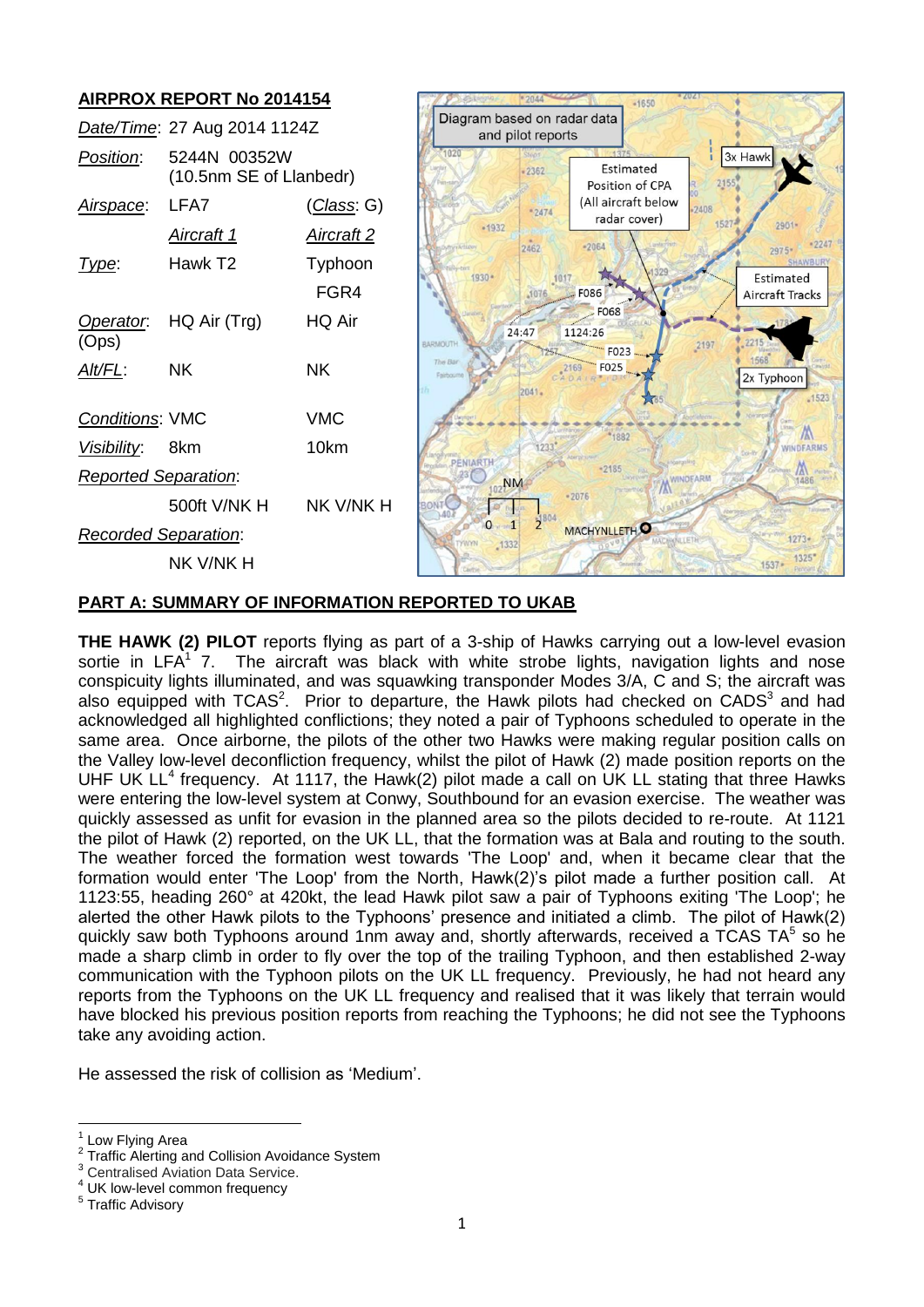**THE TYPHOON PILOT** reports leading a pair of Typhoons, at 420kt, 2000ft below cloud, with HISLs and navigation lights illuminated and squawking transponder Modes 3/A, C and S. The pilots were tasked with conducting affiliation training in the D613 complex, before conducting air-to-air refuelling and low-level operations as a pair in LFA 7. The sortie was made available on CADS approximately 3hrs before the Airprox but no conflictions were noted at the time of planning or at the out brief when the Typhoon pilots once again checked CADS. The pair entered the low-level system at Lleyn Peninsula at 1115Z, and proceeded into LFA 7. Both aircraft were monitoring the UK LL frequency but they did not make an initial low-level entry call. Neither of the Typhoon pilots heard any radio calls on the UK LL frequency, with the exception of one garbled call that was unreadable; they followed their route with minor deviations and were on time. On reaching Machynlleth, the lead Typhoon had a minor fuel system issue, which required a gradual climb out of low-level to work through the problem; once the issue had been resolved, the formation re-entered low-level to complete the remaining section of the route.

On exiting the 'Machynlleth Loop' at 1124Z, they saw a single Hawk 1nm to the right of the formation, which passed right-to-left, above and slightly behind them. The second Typhoon pilot made an immediate call to the lead pilot on the intra-formation frequency, and stayed low to avoid any further confliction with the Hawk, which was already higher. Co-incident with this sighting, the Typhoon pilots heard a call on the UK LL frequency from the Hawks and acknowledged it; this was the first radio call that they had heard on the UK LL. After landing, the Typhoon pilots realised that, due to their sortie time being much longer than the Hawks', the Hawk pilots had seen the Typhoon sortie details on CADS, but they were not aware of the sortie details of the Hawks.



He assessed the risk of collision as 'Low'.

## **Factual Background**

The weather at Shawbury at 1050 was recorded as:

METAR EGOS 271050Z 10012KT 9999 SCT020 SCT035 BKN250 17/11 Q1014 WHT BECMG SCT025 BLU

The weather at Valley at 1050 was recorded as:

METAR EGOV 271050Z 15014KT 9999 FEW025 BKN250 18/07 Q1012 BLU NOSIG

### **Analysis and Investigation**

### **UKAB Secretariat**

 $\overline{a}$ 

The aircraft were converging, and the Hawks were on the right of the Typhoons, so the Typhoon pilots were required to give way<sup>6</sup>

 $^6$  Rules of the Air 2007, Rule 9, Converging, reflected in RA2307, Aircraft Converging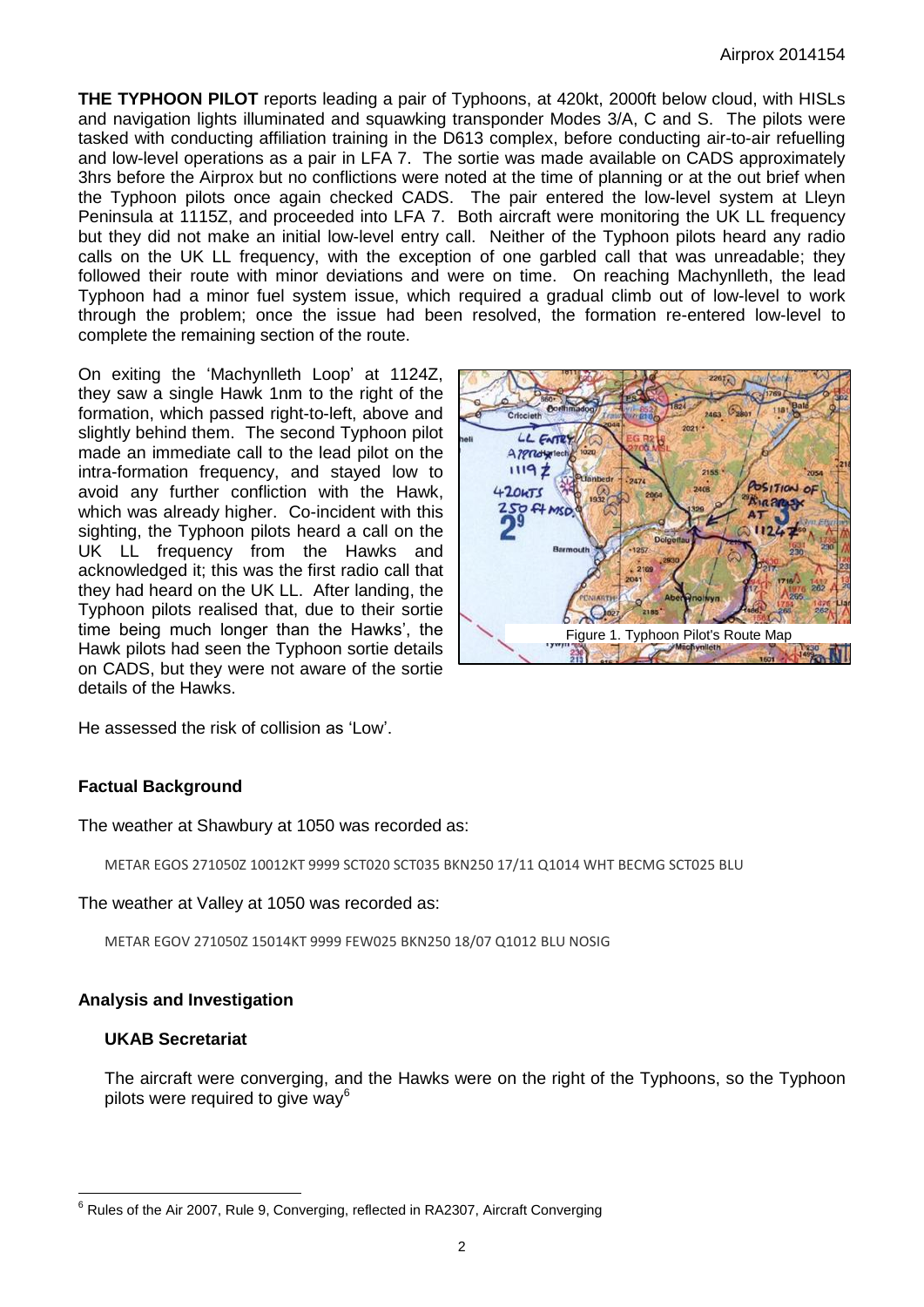# **Comments**

# **HQ Air Command**

Although the Typhoon formation did not make an initial call on entering the UK Low Flying System it is unclear whether or not this would have had any bearing on the incident. Notwithstanding, both formations followed extant regulation by submitting their routes to CADS (acknowledging that the extended Typhoon mission length meant that the Hawk sortie was unavailable to the Typhoon formation prior to departure) and making/monitoring calls on the Low Level Common Frequency; regulation on when and what to transmit is in the process of being revised and will be trialled across Scotland shortly. It is likely that terrain screening, both of R/T transmissions and SSR, reduced the effectiveness of TCAS and radio messages as barriers to MAC. Disciplined lookout in an area where aircraft are funnelled ultimately led to detection of the threat by both formations, albeit quite late. This incident reminds us that barriers to MAC are complementary and that lookout was once again the decisive factor in the detection and resolution of an airborne conflict.

# **Summary**

An Airprox occurred, in Class G airspace in LFA7, between a Hawk, which was being flown in a formation of 3 aircraft, and a Typhoon, which was being flown in a pair. Neither formation was in receipt of an Air Traffic Service; both sorties had been entered in to CADS, and both formations were listening on the UK LL frequency. However, the Typhoon pilots were airborne before the Hawk pilots had entered their mission on CADS and also did not hear any of the position reports broadcast by the Hawk pilots.

## **PART B: SUMMARY OF THE BOARD'S DISCUSSIONS**

Information available included reports from the pilots of both aircraft, radar photographs/video recordings, and reports from the appropriate operating authorities.

Board members were heartened that all of the pilots had used CADS to notify others of their planned sortie details but noted that, with a much earlier departure time, CADS could not enhance the Typhoon pilots' situational awareness about the Hawks because that had not entered their data at that point. Board members opined that this reinforced the need to maintain a good lookout at all times in recognition that CADS could not be relied upon to highlight all conflictions and, in this respect, given their long sortie length some Board members wondered whether it would have been possible for the Typhoon pilots to have contacted their Operations Team as they left the tanker (perhaps using the tanker crew to do so) so that a check could be made of CADS on their behalf. The Board noted that the UK LL frequency is intended as a tool for military pilots to inform each other of their intentions whilst low-flying and, whilst members of both formations had selected the frequency, it was unfortunate that the terrain in the area had prevented the Typhoon pilots from hearing the Hawk pilot's transmissions. Members were informed that the RAF is carrying out a trial in Scotland to improve the procedures and effectiveness of the UK LL frequency, and also to test the effectiveness of a VHF LL frequency, which, although probably not relevant to this Airprox, should provide greater benefits for civilian pilots also operating in Class G airspace within the Low Flying System. The Board hoped that the procedural lessons learned from this trial may improve matters for this type of Airprox.

It was noted that all of the pilots were keeping a good lookout and that the Hawk and Typhoon pilots had seen each other's aircraft in time to take effective action. However, members wondered if it was sensible to have aircraft entering and exiting the 'Machynlleth loop' at the same point given the terrain screening problems that pertained. Whilst noting that there are many training benefits of low flying in the valleys in this area, the Board wondered whether it might be sensible to define an exit point from the loop some distance before Bala Valley given that Bala Valley was a popular point for aircraft to enter the Machynlleth Loop. In short, the Board resolved to recommend that Air Command should consider reviewing the entry and exit procedures for the Machynlleth loop with a view to removing the